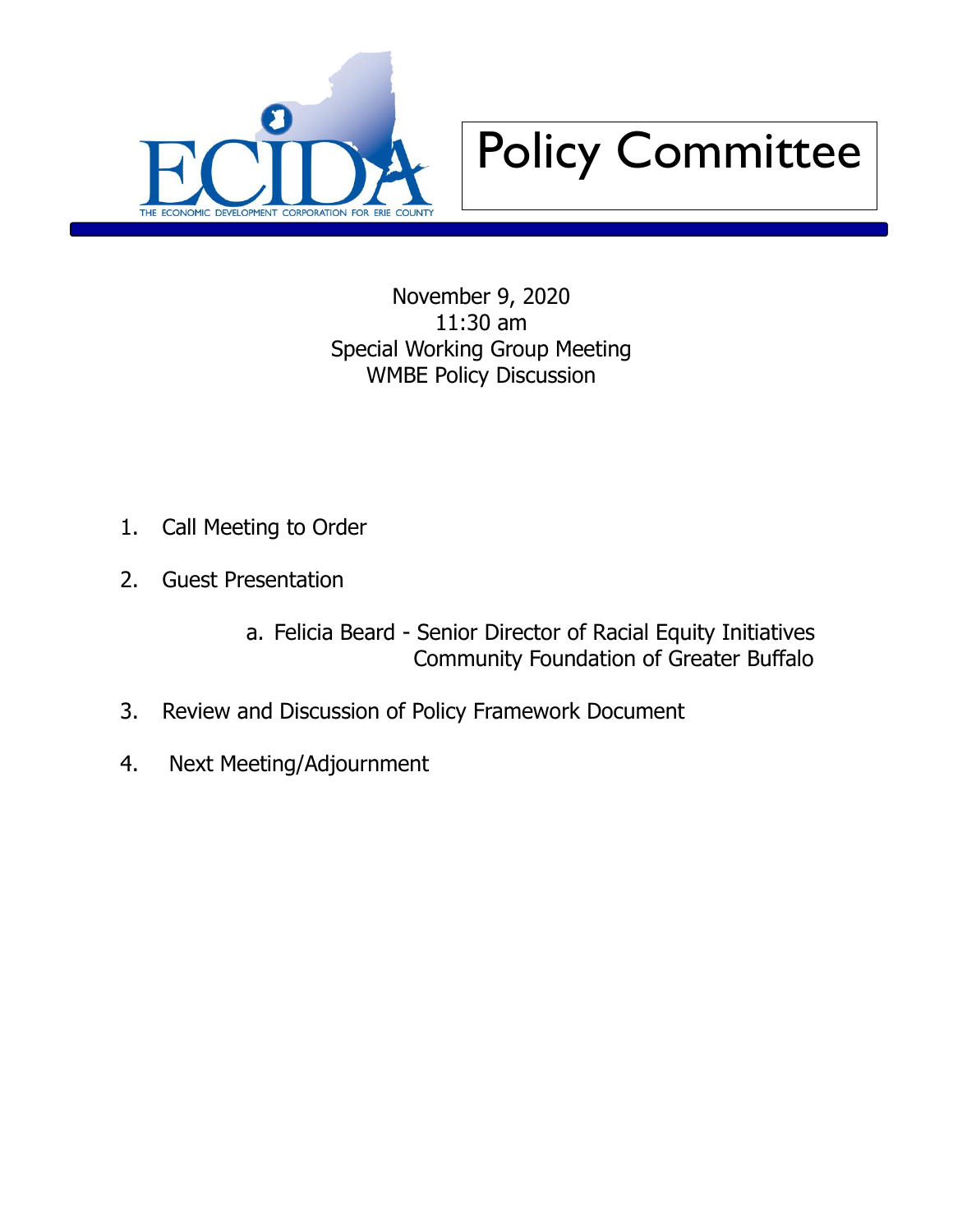#### **Problem Statement**:

Structural racism continues to have a strong hold in the United Sates. Glaring disparities in income and wealth, criminal justice, education and employment, health and wellness, and more exist all over the United States. While these disparities are rooted in the United States' dark history of slavery, they are also rooted in a far more recent history, including but not limited to discrimination in Federal housing policy, child welfare, policing, financing, and more.

Unfortunately, WNY is no different. A report issued by the Greater Buffalo Racial Equity Roundtable in November 2016 found major disparities in the region in four key areas: income and wealth, neighborhoods and quality of life, education and job readiness, and criminal justice. The report, entitled the Racial Equity Dividend: Buffalo's Great Opportunity, finds that the median family income for white families in the region is \$71,622, whereas the median income for African American households in the region is just \$33,061. Rates of homeownership, which is a traditional path to building wealth in the United States, show similarly disturbing disparities in WNY. For example, the rate of owner occupied housing units among whites is 73% in WNY but only 35% among African Americans. [Note: the full report can be found here: https://racialequitybuffalo.org/files/documents/report/theequitydividendfinaljune2018.pdf]

Regrettably, economic disparities among minority populations have only been exacerbated by the COVID-19 pandemic. For example, Accountable US Action recently conducted a study on the distribution of funds from the Paycheck Protection Program (PPP) in the Buffalo metro area and found that minority owned businesses received dramatically less support from the PPP. The following information from the study was noted in the Buffalo News on September 7, 2020:

- The study found that the ZIP code with the largest Black population in Buffalo, on the city's East Side, received the smallest number of loans. Meanwhile, the most loans locally went to the 14221 ZIP code, which includes Williamsville and parts of Amherst and Clarence.
- The study compared the number of PPP loans to the population of each of the ZIP codes in the Buffalo area, and found that the neighborhood with the smallest number of loans compared to the population was ZIP code 14208, which straddles Jefferson Avenue on Buffalo's East Side. In that ZIP code, where the population is 85% Black, only 43 businesses got PPP loans.
- Other ZIP codes that received comparatively few PPP loans include those straddling Genesee Street (14211), one that runs along Broadway (14212) and one that straddles the Kensington Expressway west of Harlem Road (14215). Those happen to be the four Buffalo ZIP codes with the highest Black population, the study noted. Those four ZIP codes received 497 PPP loans.
- Meanwhile the four ZIP codes with the highest white population received 1,231 loans. Those ZIP codes cover West Seneca (14224), Blasdell and Hamburg (14219), Kenmore (14217) and Cheektowaga (14227). The Williamsville ZIP code – 14221 – received a fifth of the region's PPP loans, the study said.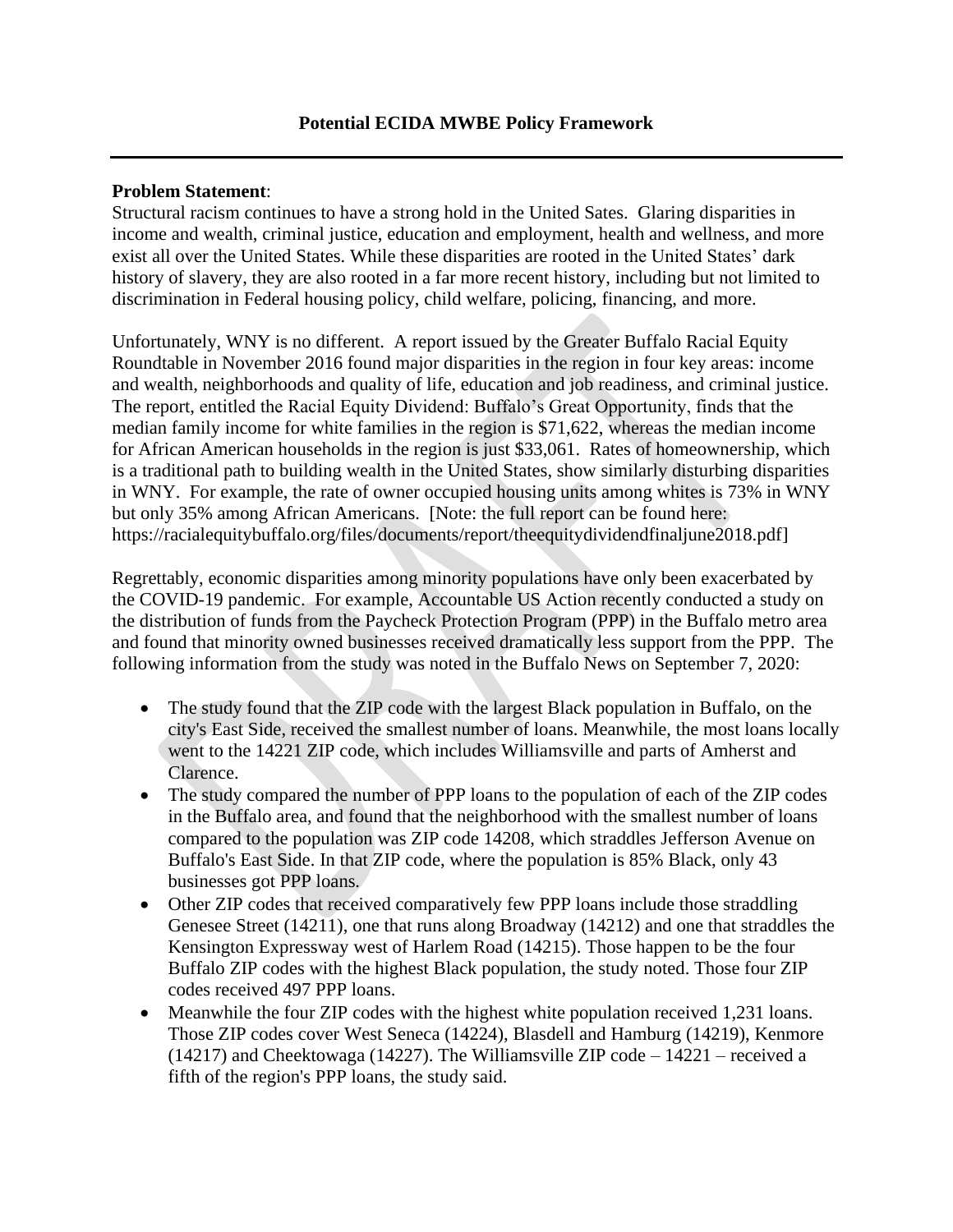## **Objective**:

The ECIDA endeavors to enact policies, procedures, and partnerships that directly combat structural racism and the economic disparities experienced by minority and women owned businesses.

- The agency can do this by ensuring that minority and women owned businesses have an enhanced opportunity to contract or subcontract with any company receiving tax benefits from the agency, as well as with the agency itself.
- The objective may also be achieved by providing direct or indirect business assistance, mentorship, and or capital to minority and women owned business enterprises to grow the pool of MWBEs in our community.

### **Policy Discussion Questions:**

- *Scope*
- 1. Should a policy establish a goal for the use of MWBEs in the construction phase of the project?
- 2. Should a policy establish a goal for the use of MWBEs in the procurement of supplies and equipment?
- 3. Should a policy establish a goal for the use of MWBEs in the procurement of professional services?
- 4. Any combination or all of the above?

## • *Usage Goal*

- 1. What usage goal for MBWE utilization should ECIDA consider?
- 2. Should the usage rate be specifically broken out for MBEs and WBEs or simply one large umbrella goal?
- 3. Should ECIDA consider an escalating usage goal over time?

# • *Workforce*

- 1. Should the agency consider a workforce incentive?
- 2. What models exist that the agency might consider? (See Onondaga County)

### • *Enforcement/Incentives*

- 1. What documents will ECIDA require to monitor any given company's efforts to meet the MWBE utilization goals established by the policy?
- 2. How frequently will the ECIDA require submission of the documents?
- 3. What process or procedure might the agency enact/employ for failure of any given company to meet the goal?
- 3.4.What process and procedure might the agency enact/employ to further incentivize the company's efforts to meet the goal?

# • *Partnership Collaboration*

- 1. Role ECIDA should play in helping MWBE enterprises?
- 2. Business formation, technical assistance, and mentoring?
- 3. Capital and financing needs?
- 4. CeterificationCertification, licensing, bonding, and insurance costs?